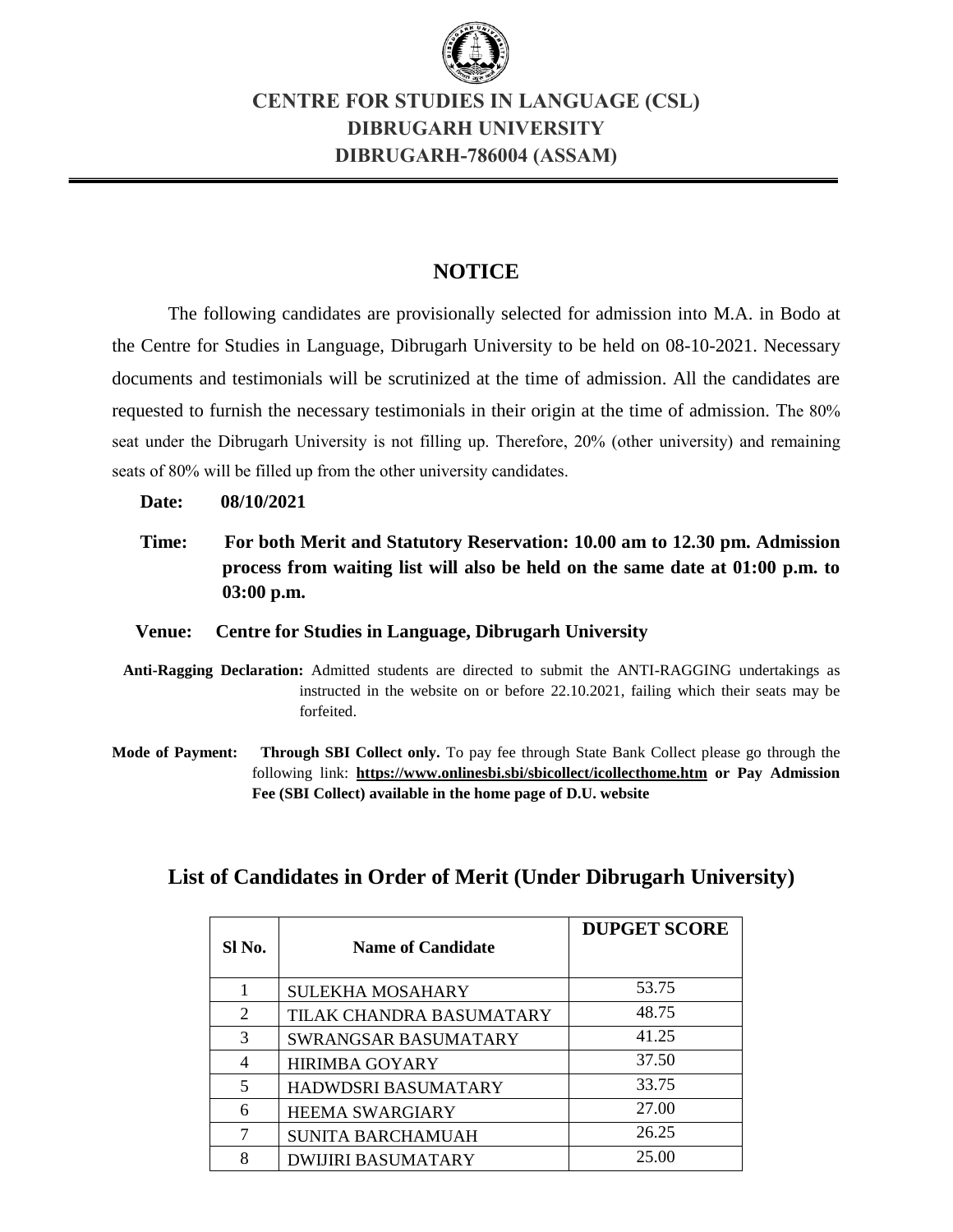# **List of Candidates in Order of Merit (Other University)**

The following candidates are provisionally selected for admission into the M.A. in Bodo for the session 2021-22.

| SI No. | <b>Name of Candidate</b>   | <b>DUPGET SCORE</b> |
|--------|----------------------------|---------------------|
| 1      | <b>MWKTANGSA NARZARY</b>   | 66.25               |
| 2      | NILIMA DAIMARI             | 61.00               |
| 3      | PRIYA DAIMARI              | 57.50               |
| 4      | <b>MIJING RANI BRAHMA</b>  | 57.25               |
| 5      | BITHARAI BRAHMA            | 55.00               |
| 6      | UMANANDA BARO              | 53.75               |
| 7      | DAIMALU MOCHAHARY          | 53.50               |
| 8      | <b>BIBISHA BASUMATARY</b>  | 51.25               |
| 9      | <b>BABITA BASUMATARY</b>   | 50.25               |
| 10     | <b>SIMA RANI SWARGIARY</b> | 49.75               |
| 11     | PHWILAO BASUMATARY         | 49.50               |
| 12     | PHUNGKHA BRAHMA            | 48.75               |

## **Waiting List –**

| SI No.                   | <b>Name of Candidate</b>  | <b>DUPGET SCORE</b> |
|--------------------------|---------------------------|---------------------|
| 1                        | MAIDANGSRI MOCHAHARI      | 48.50               |
| 2                        | <b>MIRA MAYA BORO</b>     | 48.00               |
| 3                        | RISHNA BASUMATARY         | 45.50               |
| $\overline{\mathcal{A}}$ | SONALI BASUMATARY         | 45.00               |
| 5                        | <b>JANARAM RAMCHIARY</b>  | 43.25               |
| 6                        | NIJWM BASUMATARY          | 43.00               |
| 7                        | DIBIYA RANI BASUMATARY    | 40.25               |
| 8                        | NOYASRI NARZARY           | 40.00               |
| 9                        | SIMANGSHA BASUMATARY      | 36.75               |
| 10                       | <b>BINAMIN BASUMATARY</b> | 36.50               |
| 11                       | URMILA BORO               | 32.50               |
| 12                       | DEOBARI SWARGIARY         | 31.50               |
| 13                       | <b>MERINA BRAHMA</b>      | 31.25               |
| 14                       | <b>MAMU SWARGIARY</b>     | 30.00               |
| 15                       | <b>GWRBWSRI BARO</b>      | 27.50               |